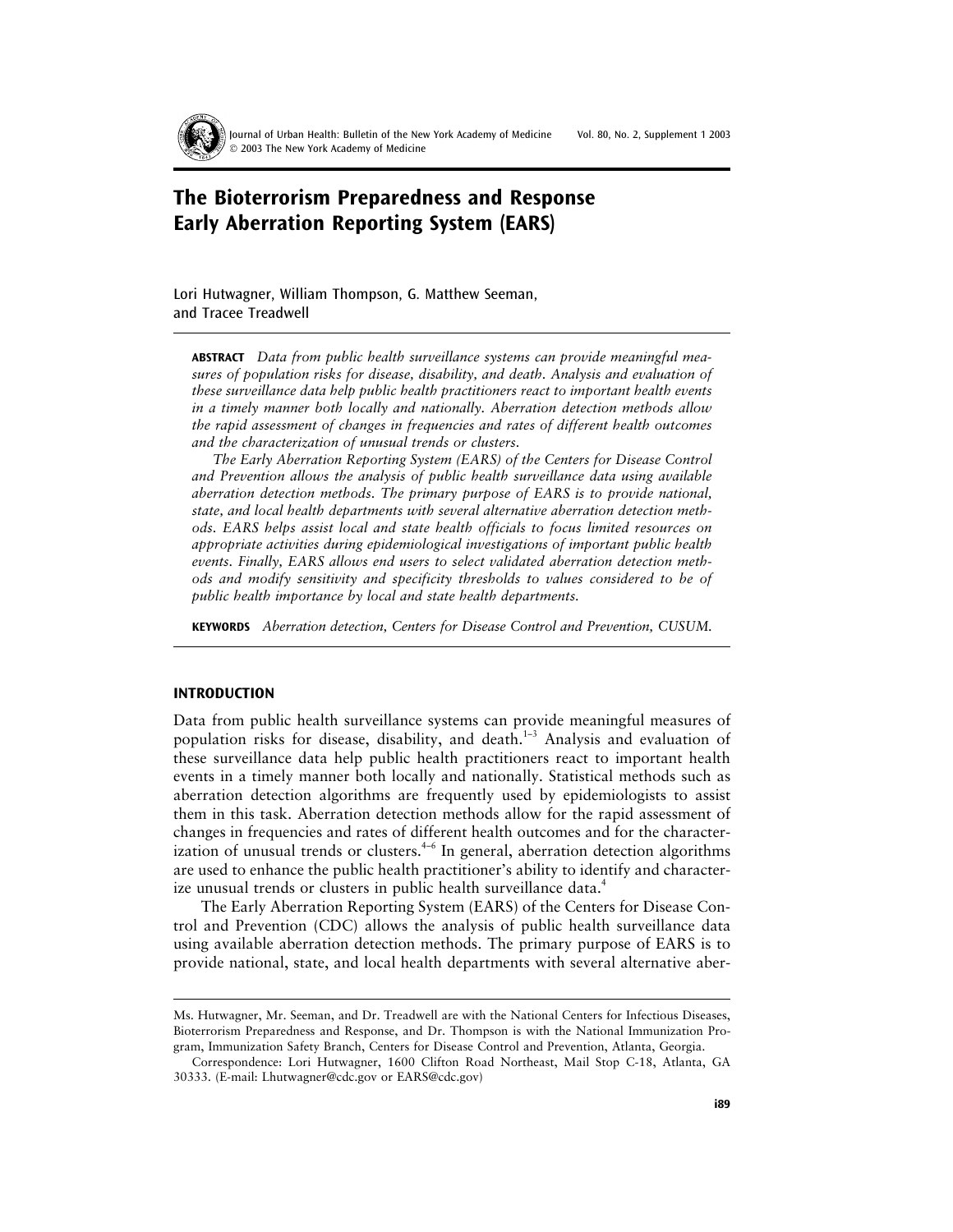ration detection methods that have been developed for syndromic surveillance by CDC and non-CDC epidemiologists.<sup>7-9</sup> All of the aberration detection methods available through EARS have been tested and validated with several types of infectious disease data sources. The National Center for Infectious Diseases (NCID) Bioterrorism Preparedness and Response Program currently provides technical support and research and development for EARS activities.

EARS has been implemented throughout the United States in several state and local health departments and in health departments in several other countries. EARS has also been used for syndromic surveillance at several large public events in the United States, including the Democratic National Convention of 2000, the 2001 Super Bowl, and the 2001 World Series. Following the terrorist attacks of September 11, 2001, EARS was modified into a standard surveillance system for use by the New York City Department of Health and several health departments in the Washington, DC, metropolitan area.

For the purpose of this article, we define *aberration detection* as the change in the distribution or frequency of important health-related events when compared with historical (more than 3 years in the past) or recent (less than 9 days in the past) data. It is important to remember that data aberrations are not necessarily caused by an infectious disease outbreak, and more important, they may or may not be of public health importance.

Use of aberration detection algorithms allows the public health practitioner to readily identify and quantify variations in the expected distribution of selected health outcomes under surveillance. Once detected, a statistical aberration in the data must be evaluated by an epidemiologist or a public health practitioner to determine its epidemiological or clinical significance. Ideally, aberration detection algorithms should be applied to current public health surveillance data to facilitate the timely detection of previously difficult to recognize outbreaks and to enable the efficient and rapid implementation of effective prevention and control measures.

Several characteristics associated with bioterrorism syndromic surveillance aberration detection systems differ from traditional public health surveillance systems. Bioterrorism syndromic surveillance systems need to provide a real-time, rapid assessment of infectious disease outcomes reported by local health departments or health care facilities (hospitals, emergency departments, clinics, laboratories, etc.). The systems also tend to set relatively sensitive aberration detection thresholds because the cost to society of failure to detect a bioterrorism event could be extreme. The systems also require rapid dissemination of information and coordination of public health responses to identified aberrations of interest. From practical experience in implementing systems quickly and efficiently in several different situations, the most common benefit reported is the improvement in communication across health agencies.

During an actual bioterrorism event, local health practitioners may be the first to identify events of interest, but the significance of any given event may not be realized until data from several sources are collected and analyzed.

## **REVIEW OF THE LITERATURE**

The literature divides aberration detection methods into two broad categories: case definition methods and pattern recognition methods (Fig. 1). Pattern recognition methods, which are not discussed in detail in this article, are useful for identifying symptoms (or sets of symptoms) that deviate from the expected baseline, but these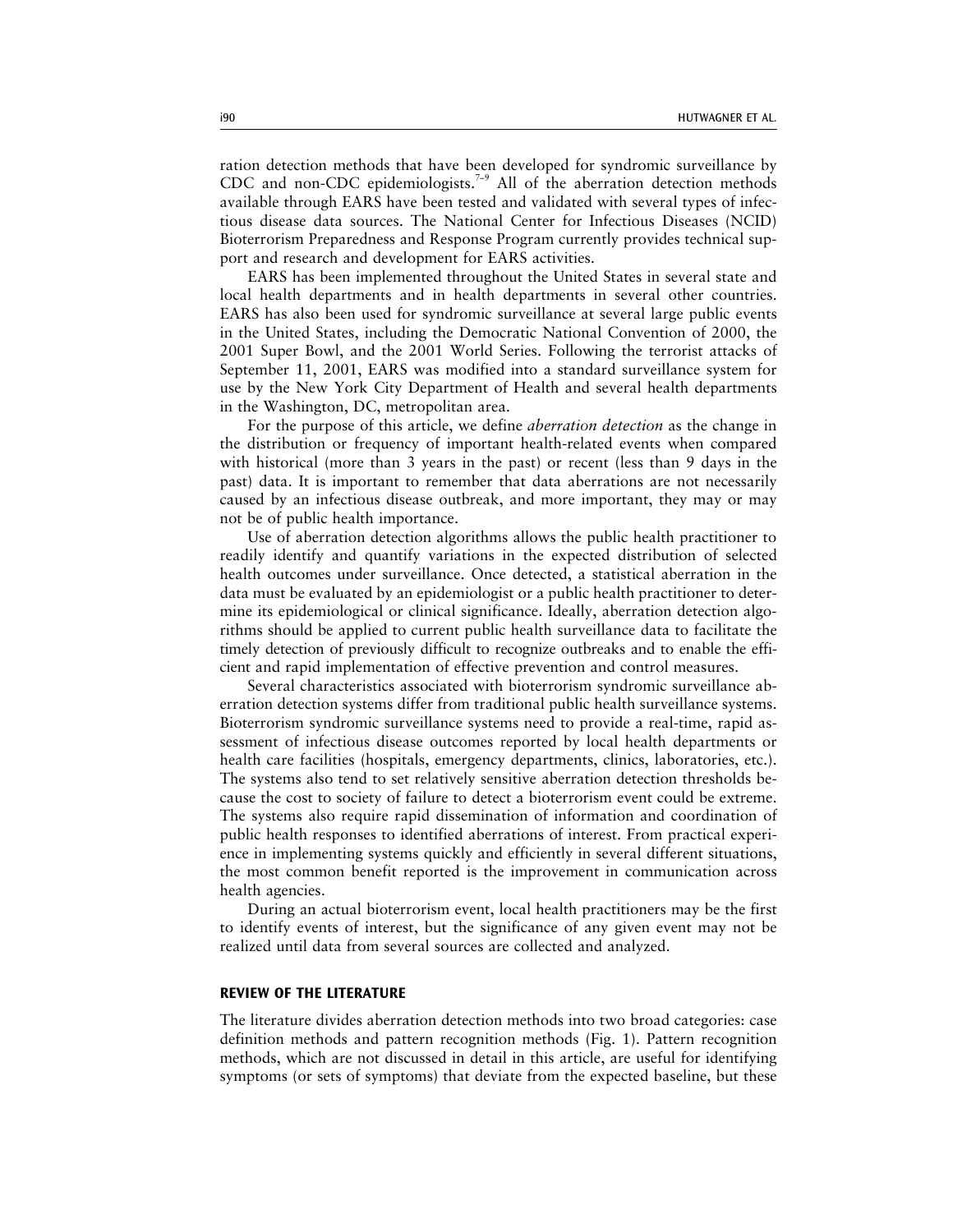

**FIGURE 1.** A review of aberration detection literature.

methods are likely to identify random aberrations that are not epidemiologically important. Case definition methods use epidemiological expertise to define an "event of interest" and thus track those syndromes considered of greatest importance, such as hepatitis A or influenzalike illness. The case definition methods can be subdivided into infectious disease methods and chronic disease methods. This report focuses primarily on infectious disease methods relevant to the detection of a bioterrorism event.

## **INFECTIOUS DISEASE METHODS**

Infectious disease methods are categorized according to the length of time the surveillance system will be collecting data. Long-term implementation methods expect syndromic surveillance to last longer than 30 days (Table). For most long-term systems, we recommend that only the most recent 5 years of data be used for the baseline because significant changes occur in populations and in surveillance systems over time. For long-term systems with at least 3 years of baseline data, specific methods have been implemented for various types of diseases.<sup>7,8,10-12</sup>

If fewer than 3 years of baseline data are available, you need to consider alternative aberration detection methods,<sup>4</sup> referred to as long-term implementation methods with limited baseline data. Short-term implementation methods, often referred to in the bioterrorism surveillance literature as drop-in surveillance systems, are used when epidemiologists expect to conduct the surveillance for no more than 30 days. These types of systems are often implemented to deal with large public events such as national political party meetings and national sports events. In these situations, immediate feedback is required, and often only 1 to 6 days of baseline data are available.

**TABLE. Infectious disease methods**

| Long-term implementation                  | Short-Term Implementation                     |
|-------------------------------------------|-----------------------------------------------|
| Extended baseline methods (3–5 years)     | Implementation expected for less than 30 days |
| Limited baseline methods (7 days-3 years) | No initial baseline available $(1-6$ days)    |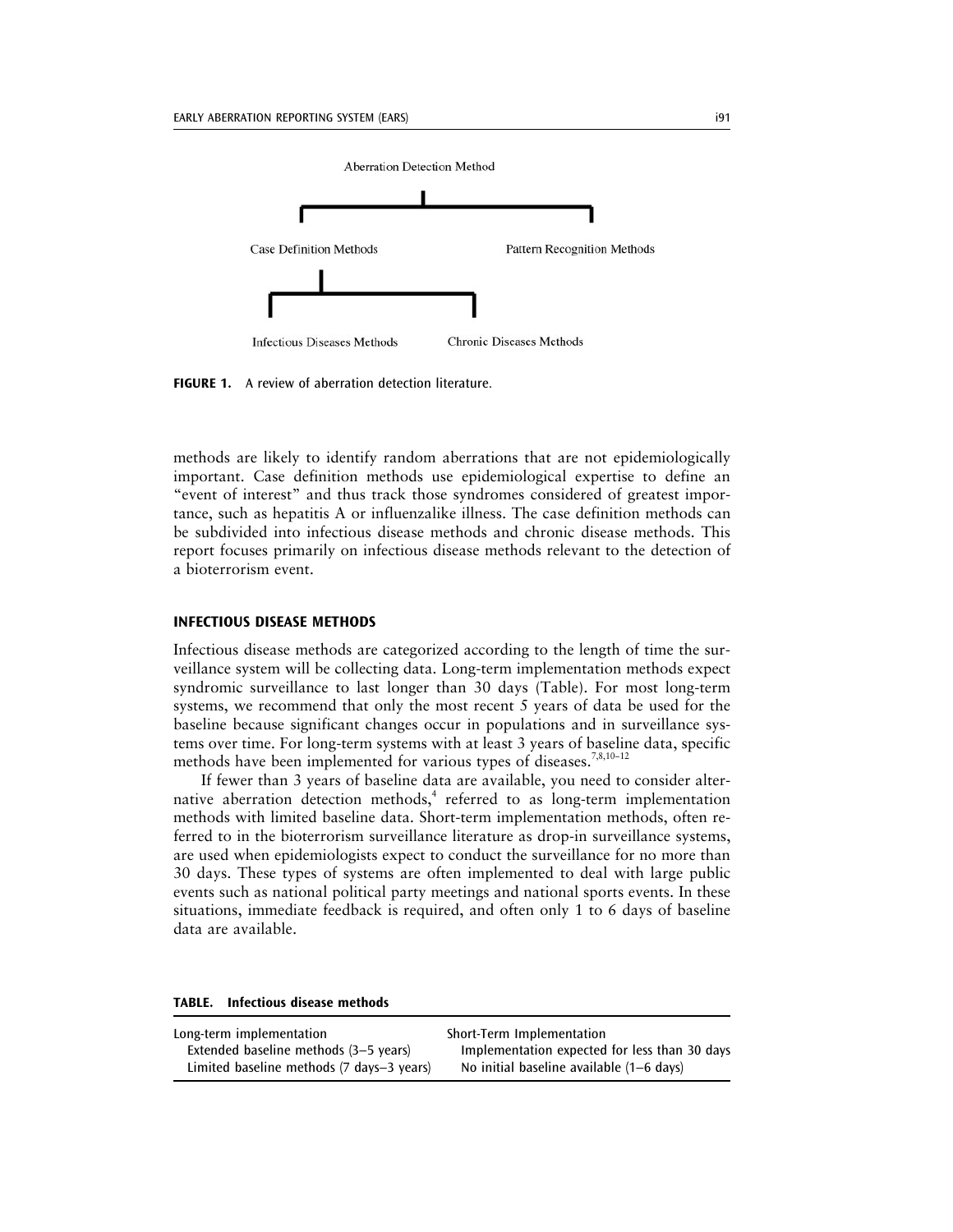## **LONG-TERM IMPLEMENTATION METHODS WITH THREE OR MORE YEARS OF BASELINE DATA**

We published an analysis of five infectious disease long-term aberration detection methods (for application with 3 or more years of baseline data) that are in use nationally or internationally, including the historical limits method, a log-linear regression model, a quality control model, a compound smoothing technique, and a cyclical regression model.7,8,10–13

## **Historical Limits Method**

Most epidemiologists are familiar with the bar chart model presented as "Figure 1" in CDC's *Morbidity and Mortality Weekly Report* (*MMWR*). The results in this figure are based on application since 1989 of the historical limits method to infectious disease surveillance data in the United States by CDC.<sup>8,14,15</sup> The method is applied to incidence data for nine diseases (hepatitis A, hepatitis B, hepatitis C/non-A/non-B, legionellosis, meningococcal infections, measles, mumps, pertussis, and rubella) reported to the National Notifiable Diseases Surveillance System (NNDSS) maintained by CDC. The method compares the number of reported cases in the current 4-week period for a given health outcome with historical incidence data on the same outcome from the preceding 5 years and is based on a comparison of the ratio of current reports with the historical mean:

$$
x_o/\mu > 1 + (2^* \sigma_x/\mu) \tag{1}
$$

where  $x_0$  is the current total for a 4-week interval,  $\mu$  is the mean of 15 totals of 4week intervals (including the same 4-week period, the preceding 4-week period, and the subsequent 4-week period over the preceding 5 years of historical data), and  $\sigma_x$  is the standard deviation of these 15 historical incidence data values.

## **Log-Linear Regression Model**

Farrington et al.<sup>10</sup> developed a log-linear regression model that is used to analyze national-level infectious disease data reported to the Communicable Disease Surveillance Center (CDSC) in the United Kingdom. The log-linear regression model used by this center to assess different types of variation in communicable disease incidence data is represented as

$$
\log \mu_i = \alpha + \beta t_i \tag{2}
$$

where  $\mu_i$  is the mean of the baseline,  $\alpha$  is the threshold value,  $\beta t_i$  is the systematic component of the model, and *i* is the week indicator. The exceedance score *X* is estimated as

$$
X = (y_0 - \mu_0)/(Y - \mu_0) > 1
$$
\n(3)

for counts considered epidemiologically significant (e.g., counts of 5 or more in the preceding 4 weeks), where  $y_0$  is the current weekly count,  $\mu_0$  is the corresponding historical mean, and *U* is the expected acceptable shift based on a 2/3 power transformation.

#### **Quality Control Cumulative Sums Methods**

CDC statisticians routinely apply the quality control method cumulative sums (CUSUM) to laboratory-based *Salmonella* serotype data using the *Salmonella* Out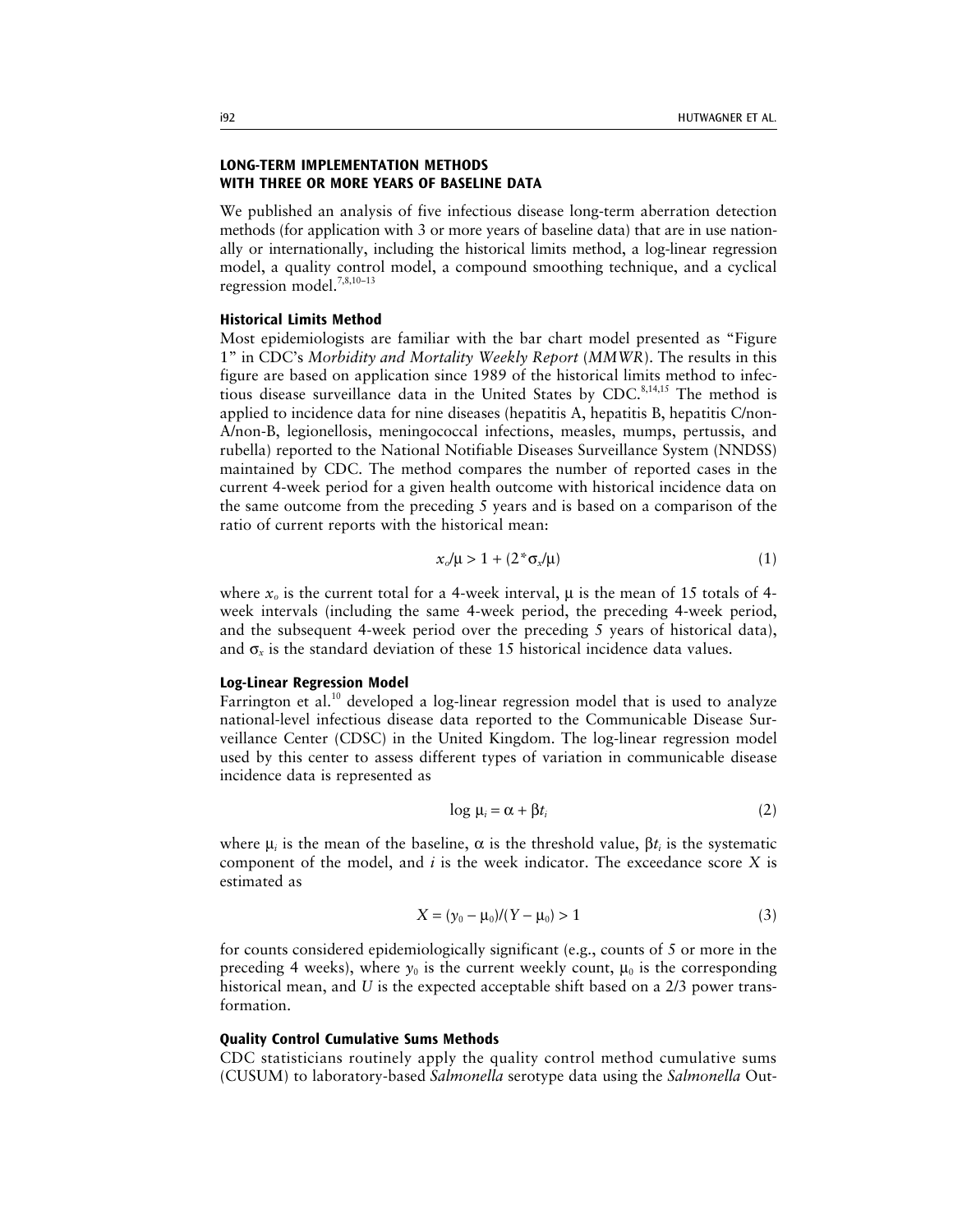break Detection Algorithm.<sup>7</sup> Because more than 2,000 *Salmonella* serotypes exist and outbreaks are typically serotype specific, the model is always applied to *Salmonella* isolate data by serotype. The method is based on the formula

$$
S_t = \max(0, S_{t-1} + (X_t - (\mu_0 + k\sigma_{xt})/\sigma_{xt}))
$$
\n(4)

for counts of 5 or more with a decision value of  $S_t \ge 0.5$ , where  $X_t$  is the count for the current week,  $\mu_0$  is the 5-year weekly mean,  $\sigma_{xt}$  is the standard deviation of the 5-year weekly counts for a given week,  $k$  is the detectable shift from the mean,  $S_t$ is the current CUSUM calculation, and *St*<sup>−</sup><sup>1</sup> is the previous CUSUM calculation.

#### **Quality Control Compound Smoothing Technique**

A quality control method called compound smoothing (4253H) was developed by Stern and Lightfoot.<sup>12</sup> This method was applied to serotype *Salmonella* and *Shigella* data in Australia at national, state, and specified geographic levels. Weekly data are collapsed into monthly data over 5 years for a total of 60 observations, and the compound smoothing technique is applied to the median for consecutive monthly values using 4-month intervals, 2-month intervals, then 5-month intervals, and finally 3-month intervals across the entire time series. The 60 smoothed values are then smoothed an additional time by summing the estimates of one fourth of the previous month  $(t-1)$ , the current month  $(t)$ , and one fourth of the following month  $(t + 1)$ . The 60 observations represent five smoothed estimates per month, 1 month per year. After the data are resmoothed, the median is taken of these monthly estimates and then divided by the appropriate number of weeks for each month to return the estimate to a scale based on weeks. The current count  $x<sub>o</sub>$  is compared with a threshold

$$
x_o > \beta + 2^* \sigma_x \tag{5}
$$

where  $\beta$  is the smoothed baseline, and  $\sigma<sub>x</sub>$  is the standard deviation calculated as the differences between the smoothed value and the raw value for each data point.

#### **Cyclical Regression Models**

To assess the relationship between influenza virus circulation and cause-specific morbidity and mortality, cyclical regression models have been applied to influenza mortality data and to administrative data on hospitalizations and outpatient visits associated with influenzalike illness. In the United States, pneumonia and influenza deaths are monitored using excess death models. Time series autoregressive integrated moving average (ARIMA) models have been applied to pneumonia and influenza deaths to detect outbreaks or increases in the number of reported cases.<sup>11</sup>

The cyclical linear regression model used by CDC to evaluate pneumonia and influenza mortality trends uses 5 years of weekly historical mortality data with epidemic periods removed to estimate a baseline curve of expected weekly deaths for the subsequent season. The cyclical linear regression model can be written as

$$
y = \beta_0 \beta_1^* \text{Time } \beta_2^* \text{Time}^{**} 2 + \beta_3^* \cos(2^* \pi^* \text{Time}) + \beta_4^* \sin(2^* \pi^* \text{Time}) \tag{6}
$$

where *y* represents the pneumonia and influenza deaths for a particular week,  $\beta_0$  is the intercept,  $\beta_1$  and  $\beta_2$  represent terms associated with the secular trends, and  $\beta_3$ and  $\beta_4$  represent cyclical terms associated with seasonal trends.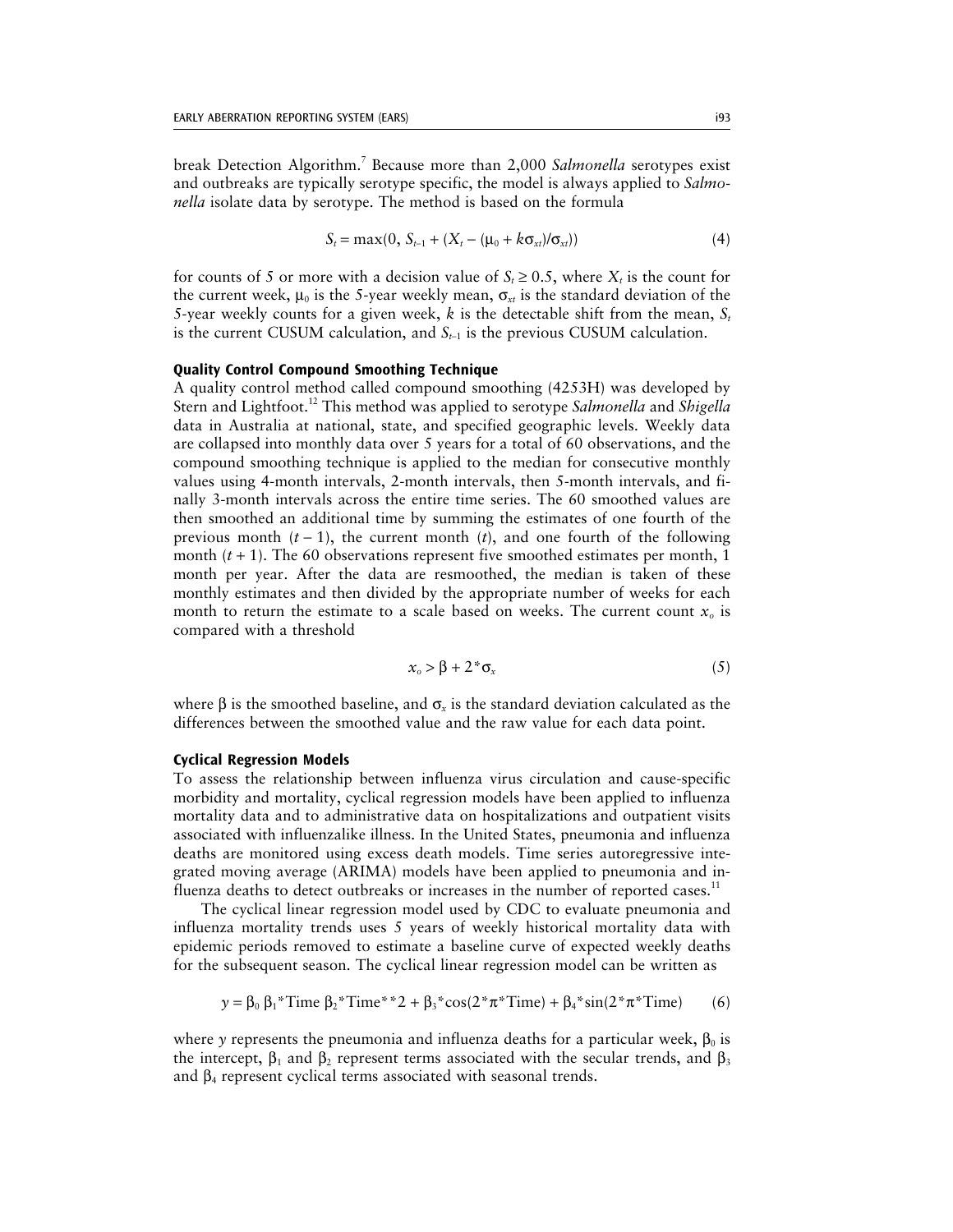Comparisons of these five published methods found that several methods had similar flagging patterns. Therefore, we selected two methods to be included in EARS: the historical limits method and the seasonally adjusted CUSUM method. In addition, CDC has more than 5 years of experience in problem solving using these two methods. EARS plans to incorporate additional validated aberration detection methods.

# **LONG-TERM IMPLEMENTATION METHODS WITH LIMITED BASELINE DATA**

For long-term implementation methods with limited baseline data, we use C1-MILD,  $C2$ -MEDIUM, and  $C3$ -ULTRA. All three methods are based on the CUSUM formula, with *St*−1, the previous CUSUM, equaling zero for C1-MILD and C2-MEDIUM. For C1-MILD and C2-MEDIUM, a flag is produced if the current count is greater than the baseline mean plus three standard deviations.

The other difference among the methods is the baseline used for the mean and standard deviation. C1-MILD uses data 1 to 7 days in the past for calculating the mean and standard deviation, and C2-MEDIUM and C3-ULTRA use data from 3 to 9 days in the past for calculating the mean and standard deviation, with C3- ULTRA based on a CUSUM calculation with an average run length time of 3 days (Fig. 2).

# **EARS SHORT-TERM DROP-IN SURVEILLANCE METHODS**

The short-term implementation methods, or drop-in surveillance, are represented primarily by traditional quality control methods such as the P Chart, the moving average, and CUSUM. We also calculate a  $2 \times 2$  table, chi square since epidemiologists are more familiar with this summary statistic. For these methods, the average run length is usually 30 days. The length of time for the surveillance periods tends to be very short (approximately 21 days); therefore, seasonality factors are less important in the assessment of daily aberrations.

It is important to consider that industrial manufacturers spend billions of dol-



**FIGURE 2.** Baseline time line for C1-MILD, C2-MEDIUM, and C3-ULTRA.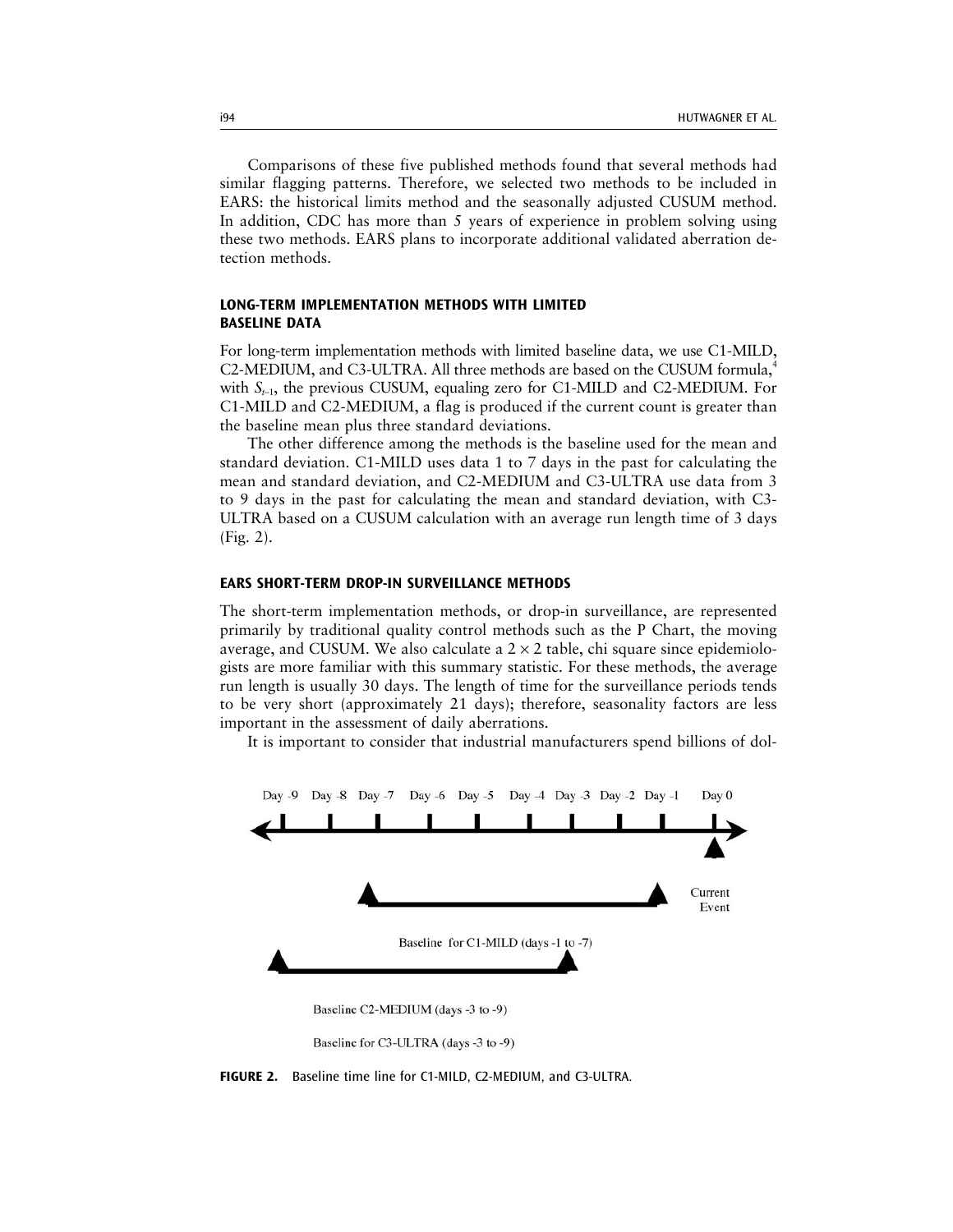lars on rather straightforward quality control methods because they successfully identify unusual or important aberrations and thus allow the companies to save significant amounts of money. Quality control methods are listed as one of the most important modern technologic inventions of the past century.<sup>16</sup> P charts were first developed in the 1920s and, as noted by Stoumbos et al.,<sup>17</sup> after 70 years of development, P charts and CUSUM methods are still among the most popular quality control methods used by industry. Quality control methods are currently used in a wide variety of industries, including manufacturing, engineering, environmental science, biology, genetics, epidemiology, medicine, finance, law enforcement, and athletics.

## **EXAMPLES USING THE EARS SHORT-TERM DROP-IN SURVEILLANCE METHODS**

CDC has tested short-term, drop-in surveillance methods systems for identifying foodborne outbreaks, respiratory illnesses, and data entry errors. Unfortunately, following the September 11, 2001, attacks in New York City, we were unable to identify the cluster of anthrax cases in New York City in a timely manner. CDC was participating in the monitoring of hospital emergency departments, and individuals in six of the seven cases consulted private physicians.<sup>18</sup> Also, CDC and the New York City Department of Health were only monitoring for inhalation, not cutaneous, anthrax. Since then, CDC has modified the drop-in surveillance system and added monitoring for cutaneous anthrax cases.

### **SUMMARY**

The CDC Bioterrorism Preparedness and Response Team continues to develop and expand its rapid assessment surveillance system (EARS). The main goal in the development and implementation of EARS is to provide local and state health departments with a tool to assist in the best application of often-limited resources during epidemiological investigations of important public health events.

EARS allows users to select validated aberration detection methods and modify sensitivity and specificity estimates to values considered to be of public health importance by local and state health departments. EARS can be used with a variety of data sources to produce outputs that enable the users to determine how many resources and personnel they can invest in investigating specific aberrations. This output can be viewed simultaneously by several different public health officials at different locations. EARS incorporates several different methods that have been validated using different data sources. If additional methods are validated and proven to be useful for identifying outbreaks important to epidemiologists, these methods will be incorporated into EARS, enhancing the information end users can receive and monitor.

#### **REFERENCES**

- 1. Langmuir AD. The surveillance of communicable diseases of national importance. *N Engl J Med*. 1963;268:182–192.
- 2. Thacker SB, Berkelman RL. Public health surveillance in the United States. *Epidemiol Rev*. 1988;10:164–190.
- 3. Thacker SB, Berkelman RL, Stroup DF. The science of public health surveillance. *J Public Health Policy*. 1989;10:187–203.